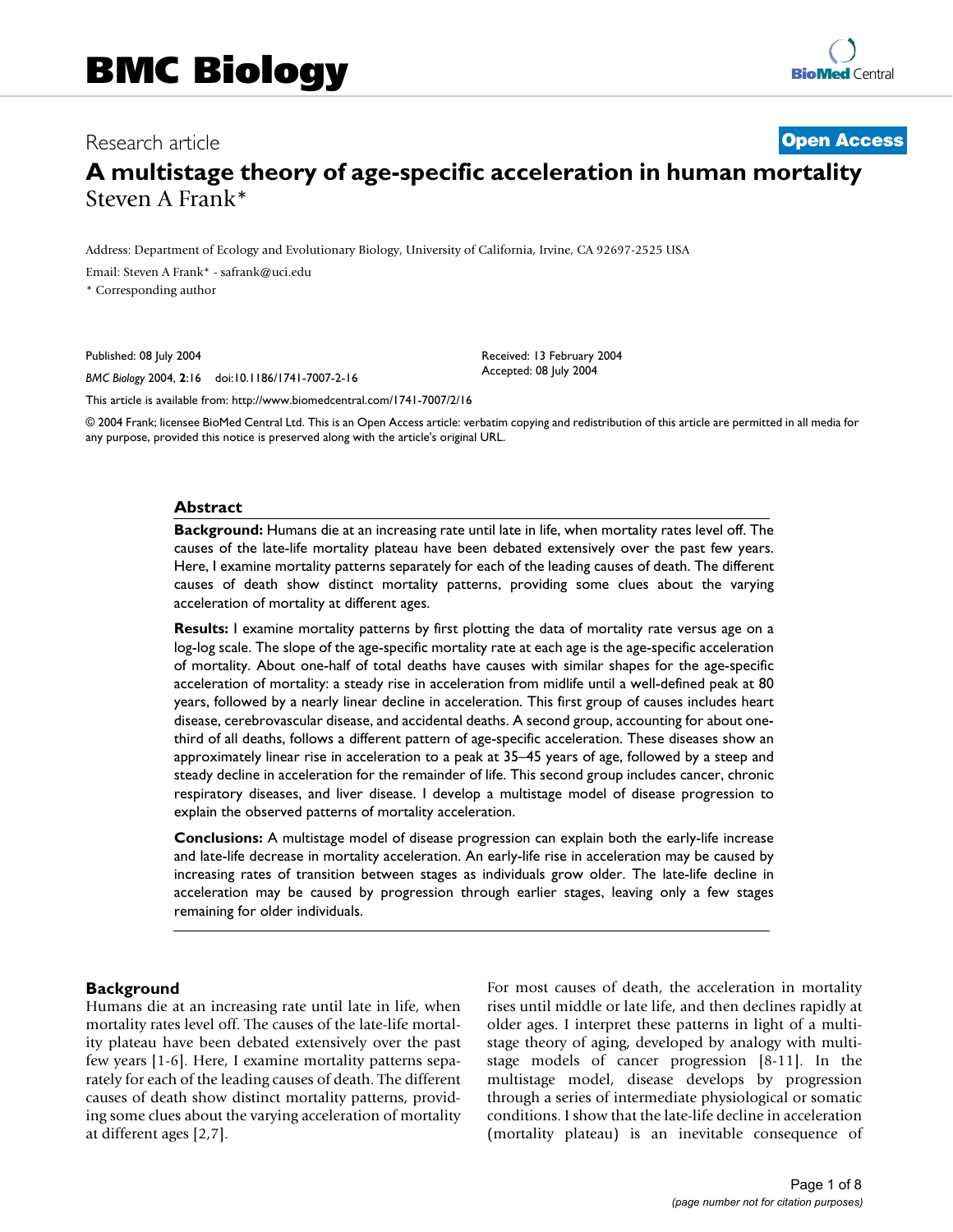multistage disease progression [12]. The midlife rise in acceleration may also be explained by a multistage theory if the rates of progression between stages rise slowly during midlife [12].

## **Results and Discussion**

## *Acceleration of mortality for leading causes of death*

Figure 1 illustrates mortality patterns for non-Hispanic white females in the United States for the years 1999 and 2000. The top row of panels shows the age-specific death rate per 100,000 individuals on a log-log scale. The col-



## **Figure 1**

**Age-specific female mortality patterns.** Data averaged for the years 1999 and 2000 for non-Hispanic white females in the United States from statistics distributed by the National Center for Health Statistics [17], Worktable Orig291. The top row of panels shows the age-specific death rate per 100,000 individuals on a log-log scale. The columns plot all causes of death, death by heart disease, and death by cancer. The second row of panels shows the same data, but plots the age-specific acceleration of death instead of the age-specific rate of death. Acceleration is the derivative (slope) of the rate curves in the top row. The bottom row takes the plots in the row above, transforms the age axis to a linear scale to spread the ages more evenly, and applies a mild smoothing algorithm that retains the same shape but smooths the jagged curves.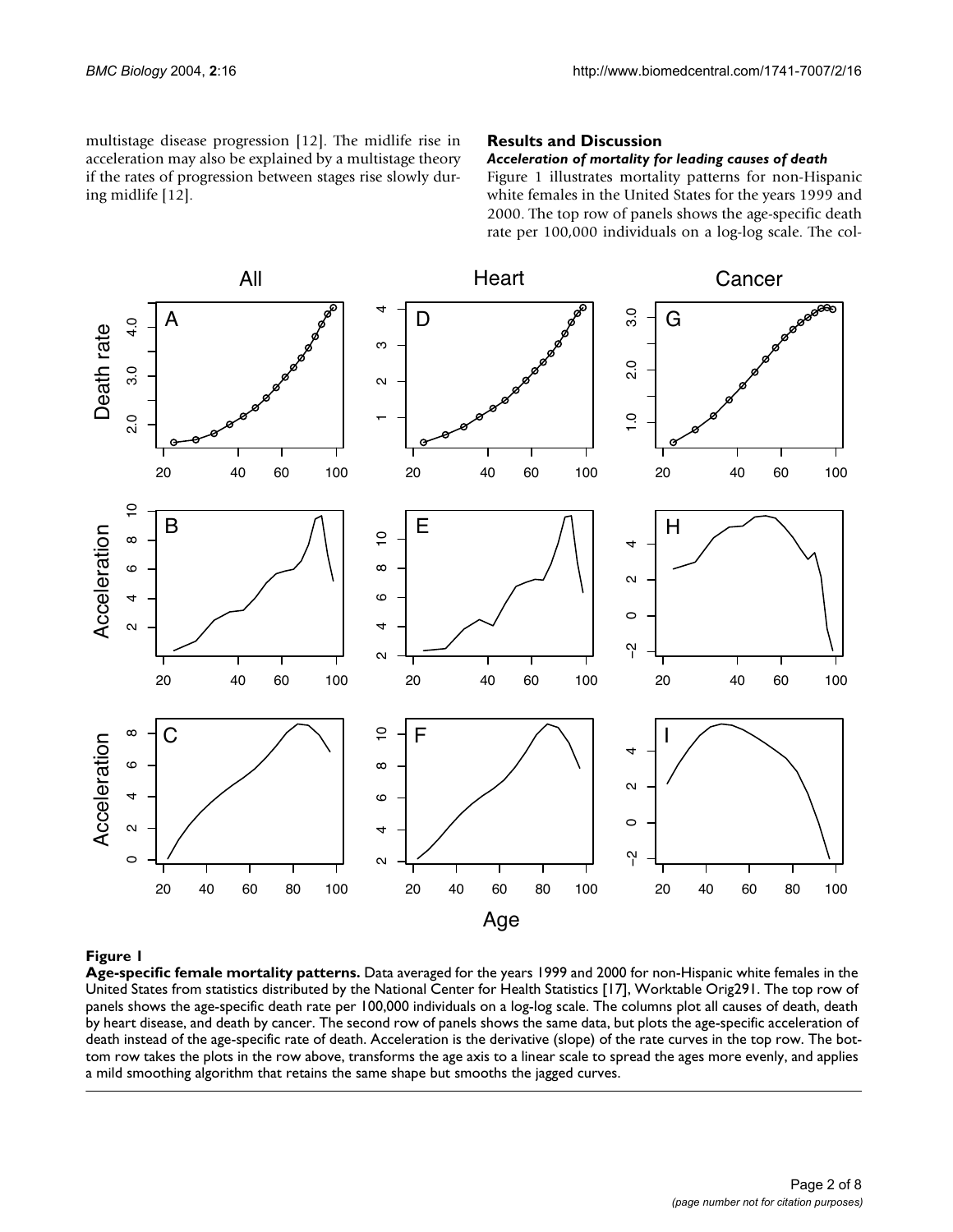umns plot all causes of death, death by heart disease, and death by cancer.

The curves for death rate in the top row have different shapes. However, the quantitative characteristics of death rate at different ages can be difficult to discern visually. The second row of panels shows the same data, but plots the age-specific acceleration of death instead of the agespecific rate of death (see Methods). The acceleration is simply the slope of the rate curve in the top panel at each age. Plots of acceleration emphasize how changes in the rate of mortality vary with age.

The bottom row of panels shows one final plotting transformation to aid in visual inspection of mortality patterns. The bottom row takes the plots in the row above, transforms the age axis to a linear scale to spread the ages more evenly, and applies a mild smoothing algorithm that retains the same shape but smooths the jagged curves. These methods of plotting transformations in Figure 1 are used to plot mortality patterns for the leading causes of death in Figure 2, using the style of plot in the bottom row of Figure 1.

Figure 2 illustrates the mortality patterns for non-Hispanic white males in the United States for the years 1999 and 2000. Each plot shows a different cause of death and the percentage of deaths associated with that cause.

The left column of panels shows causes that account for about one-half of all deaths. Each of those causes shares two attributes of age-specific acceleration. From early life until about age 80, the acceleration in mortality increases in an approximately linear way. After age 80, acceleration declines sharply and linearly for the remainder of life. Some of the causes of death also have a lower peak between 30 and 40 years.

The upper-right column of panels shows causes that account for about one-third of all deaths. These causes show steep, linear rises in mortality acceleration up to 40– 50 years, and then steep, nearly linear declines in acceleration for the remainder of life. The bottom-right column of panels shows two minor causes of mortality that are intermediate between the left and upper-right columns.

What can we conclude from these mortality curves? The patterns by themselves do not reveal the underlying processes. However, the patterns do constrain the possible explanations for changes in age-specific mortality and suggest some interesting hypotheses. With regard to constraint, we can rule out a single underlying cause of all human mortality acceleration because the two leading causes of death, heart disease and cancer, show markedly different patterns. In addition, any plausible explanation



## **Figure 2**

**Age-specific male mortality patterns.** Data averaged for the years 1999 and 2000 for non-Hispanic white males in the United States from statistics distributed by the National Center for Health Statistics [17], Worktable Orig291. The causes of mortality are based on the International Classification of Diseases, Tenth Revision [18]. Heart, diseases of the heart; CerVas, cerebrovascular diseases; Accid, accidents (unintentional injuries); Infl, influenza and pneumonia; Suic, intentional self-harm (suicide); Nephr, nephritis, nephrotic syndrome and nephrosis; Sept, septicemia; Canc, malignant neoplasms; ChrRsp, chronic lower respiratory diseases; Liver, chronic liver diseases and cirrhosis; Diab, diabetes mellitus; Alzh, Alzheimer's disease.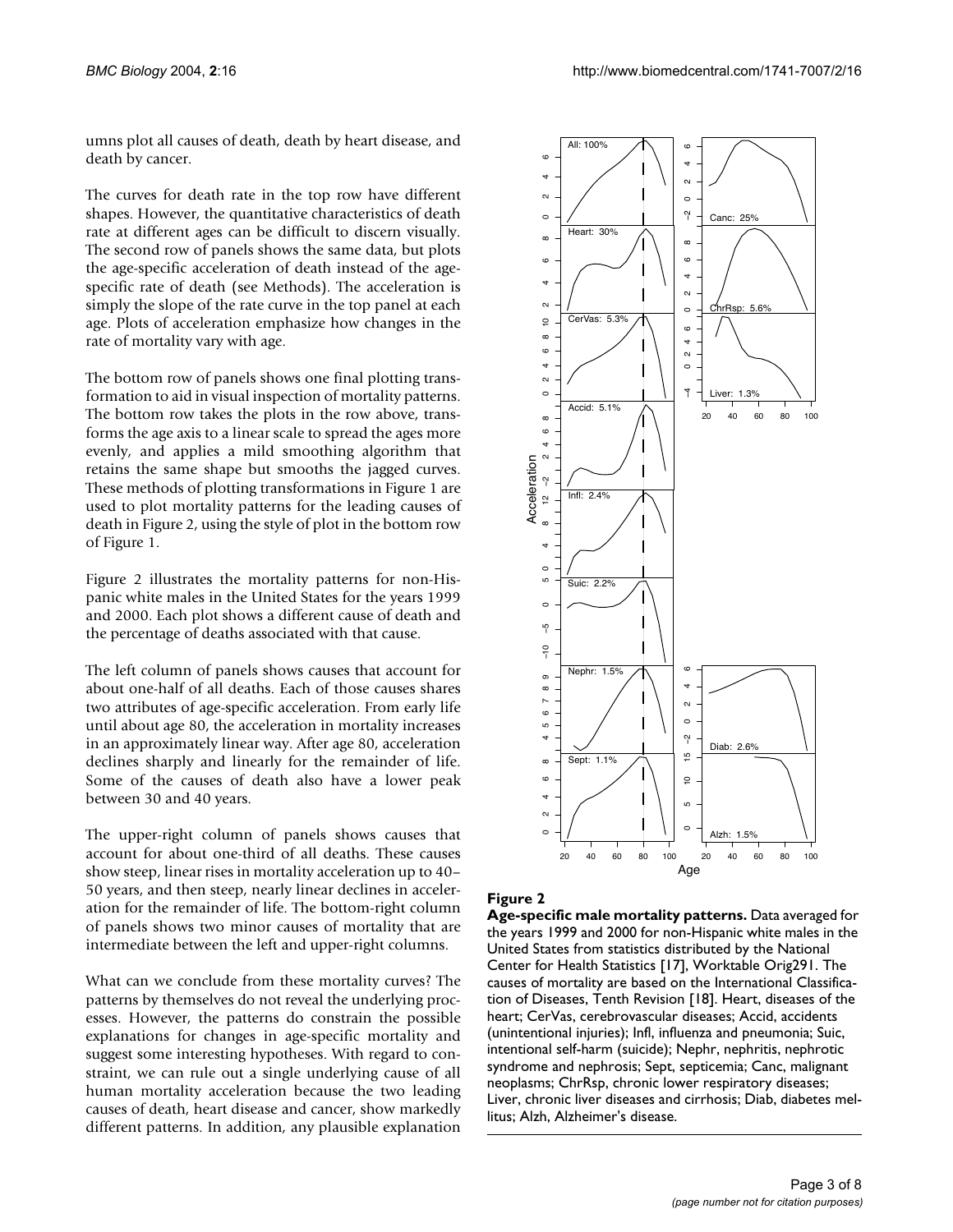must satisfy the constraint of generating an early-life rise in acceleration and a late-life decline in acceleration, with the rise and fall being nearly linear in most cases. A refined explanation would also account for the minor peak in acceleration before age 40 for certain causes.

One point of this paper is to reiterate the puzzles revealed by the age-specific acceleration plots for different causes of mortality [2,7]. The clarity of those patterns sets the stage for more focused work on this topic and for new hypotheses.

## *Multistage theory of disease progression and mortality*

Four attributes of the mortality patterns must be explained: early-life rise in acceleration, late-life decline in acceleration, a peak near 80 for some causes and a peak near 40–50 for other causes, and a minor peak near 40 for a few causes.

I favor the multistage model of disease progression that has been used widely in analyzing cancer incidence and mortality [8]. A multistage model readily explains the latelife decline in acceleration [12]. Suppose, for example, that there are *n* stages in progression before death, and the transitions between stages happen at constant rates. It is well known that this sort of multistage progress yields a linear increase in incidence with age when measured on a log-log scale, in the style of the plots shown in the top row of Figure 1[8]. (I provide a full mathematical description of the multistage model and its properties of acceleration in the Methods section.)

If *n* stages remain before death, then the predicted slope of the log-log plot is *n*-1. In a paper on cancer incidence [12], I pointed out that as individuals age, they tend to progress through the early stages. If there are *n* stages remaining at birth, then later in life the typical individual will have progressed through some of the early stages, say *a* of those stages. Then, at that later age, there are *n-a* stages remaining and the slope of the log-log plot (acceleration) is *n*-*a-*1. As time continues, *a* rises and the acceleration declines.

Gavrilov and Gavrilova [13] made roughly the same argument for the late-life decline in acceleration of human mortality. They argued that individuals at birth have redundant systems of protection against mortality, say *n* redundant systems. As one ages, some of those *n* systems fail, say *a*, fail. Then with *n*-*a* systems operating, the acceleration is *n*-1-*a*. Mathematically, this is essentially the same argument that I gave for cancer. However, I emphasized a multistage model of progression based on the idea that cancer develops in stages, partly driven by the accumulation over time of key somatic mutations in cell lineages. With regard to Gavrilov and Gavrilova's argument, it is not clear biologically what sort of redundancy exists in systems that protect against mortality.

The multistage model can also explain the early-life increase in acceleration. Such increase occurs when the transition rate between stages increases slowly over time [12]. In cancer, a slow clonal expansion of a precancerous population of cells increases the number of cells at risk for passage through the next stage of progression, and thus causes a slow increase in the acceleration of cancer incidence [9,10]. Any slow rise in the transition rates between stages of progression will also cause a slow rise in acceleration. Figure 3 provides some numerical illustrations of how the multistage model may explain a midlife rise in acceleration and a late-life decline in acceleration.

In the multistage model, the different acceleration peaks in heart disease and cancer may arise from different numbers of stages in progression or different transition rates between stages.

The minor peak in acceleration early in life for male heart disease and a few other causes could be explained by heterogeneity in predisposition. Strongly predisposed individuals would go through the same multistage process, but with perhaps fewer steps to pass. That would cause the early-predisposition group to follow the same pattern of a rise and fall in acceleration, but to do so at an early age. That group would dominate the death statistics of early life, and thus would be seen as an early-life minor peak in acceleration.

The multistage model is widely used in the analysis of cancer incidence and mortality [9,10]. Could there be a different multistage progression for heart disease and other causes of death? Certainly, there are morphological and physiological stages of artery disease. First, depositions on the artery walls constrict blood flow. Second, various types of lesions may form, such as a fatty streak or fibrous plaque. Finally, lesion growth may trigger the initial stages of cardiovascular diseases. Andreassi et al. [14] have argued that plaque formation may actually develop through a process of accumulating somatic mutations in cell lineages. Stages follow as mutations accumulate sequentially in those cell lineages, just as cancer may arise by mutations accumulating in the stem cell lineages that renew epithelial tissues.

Multistage models can be tested by identifying the stages in progression and measuring how many stages healthy individuals have passed at different ages. Although the stages of cancer progression have not been fully worked out yet for any particular type of cancer, much research is focusing on this problem. Within a few years, we may know more about how particular somatic mutations affect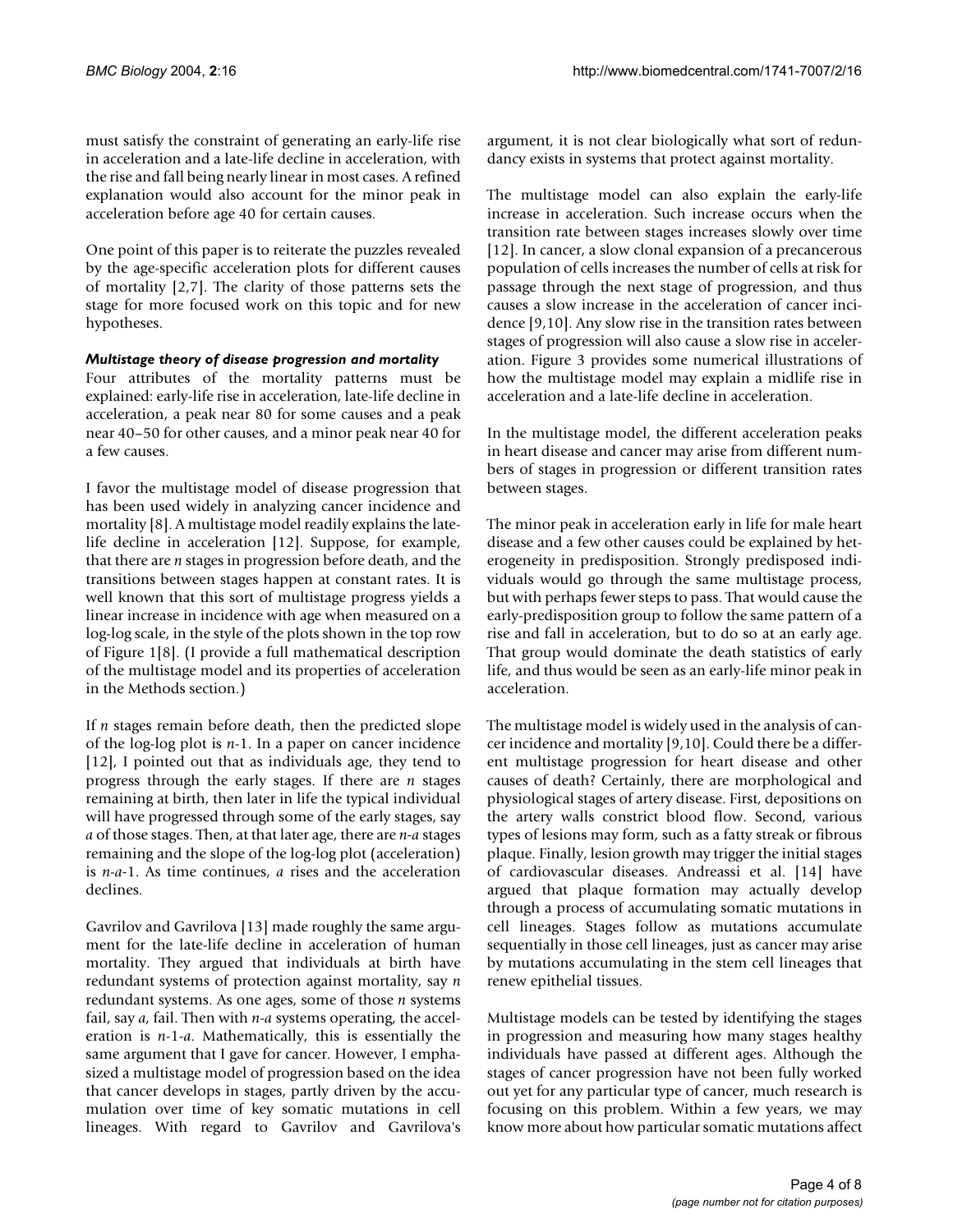

## **Figure 3**

**Predicted patterns of mortality from a multistage model.** I calculated the curves based on the mathematical analyses and assumptions described in the Methods section (see *Midlife rise in acceleration caused by increasing transition rates*). The plots show that a multistage model can generate mortality patterns similar to those observed for various causes of death. There are not enough data on stages in disease progression to attempt a fit between observations and the model. Instead, the plots illustrate how various assumptions affect acceleration in a multistage model. I chose parameters for panels A and B to provide a rough match to the observations for heart disease in Figures 1D and 1F: the parameters are *n* = 4, *u* = 0.02, *F* = 20, *a* = 8.5, *b*  = 1.5, *T* = 100, where *n* is the number of stages, *u* is the baseline transition rate between stages, *F* is the upper bound on transition rates, *a* and *b* set the shape of the function that determines how transition rates rise with age, and *T* is maximum age. I chose parameters for panels C and D to provide a rough match to the observations for cancer in Figures 1G and I: the parameters are  $n = 4$ ,  $u = 0.012$ ,  $F = 5$ ,  $a = 5$ ,  $b = 5$ ,  $T = 100$ . I did not attempt to fine-tune the fit to the data; about ten trial and error choices for parameters gave the rough matches shown. The model is sufficiently flexible to generate a wide variety of shapes for different values of *n*. Therefore, the rough matches here mean little with regard to whether a multistage model is a good explanation for the observations. Tests of the model will require better understanding of stages in disease progression and rates of transition between stages.

progression. Then, with high-throughput genomics, one could screen cell lineages in healthy individuals to measure how individuals of different ages pass through the early stages of progression. Those data could then be linked to the acceleration patterns for disease at different ages. Similarly, better understanding of and diagnostics for cardiovascular disease progression will allow measurement of early stage progression in individuals of different ages. Again, those measurements of progression could be used to test particular models for the acceleration of mortality at different stages in life.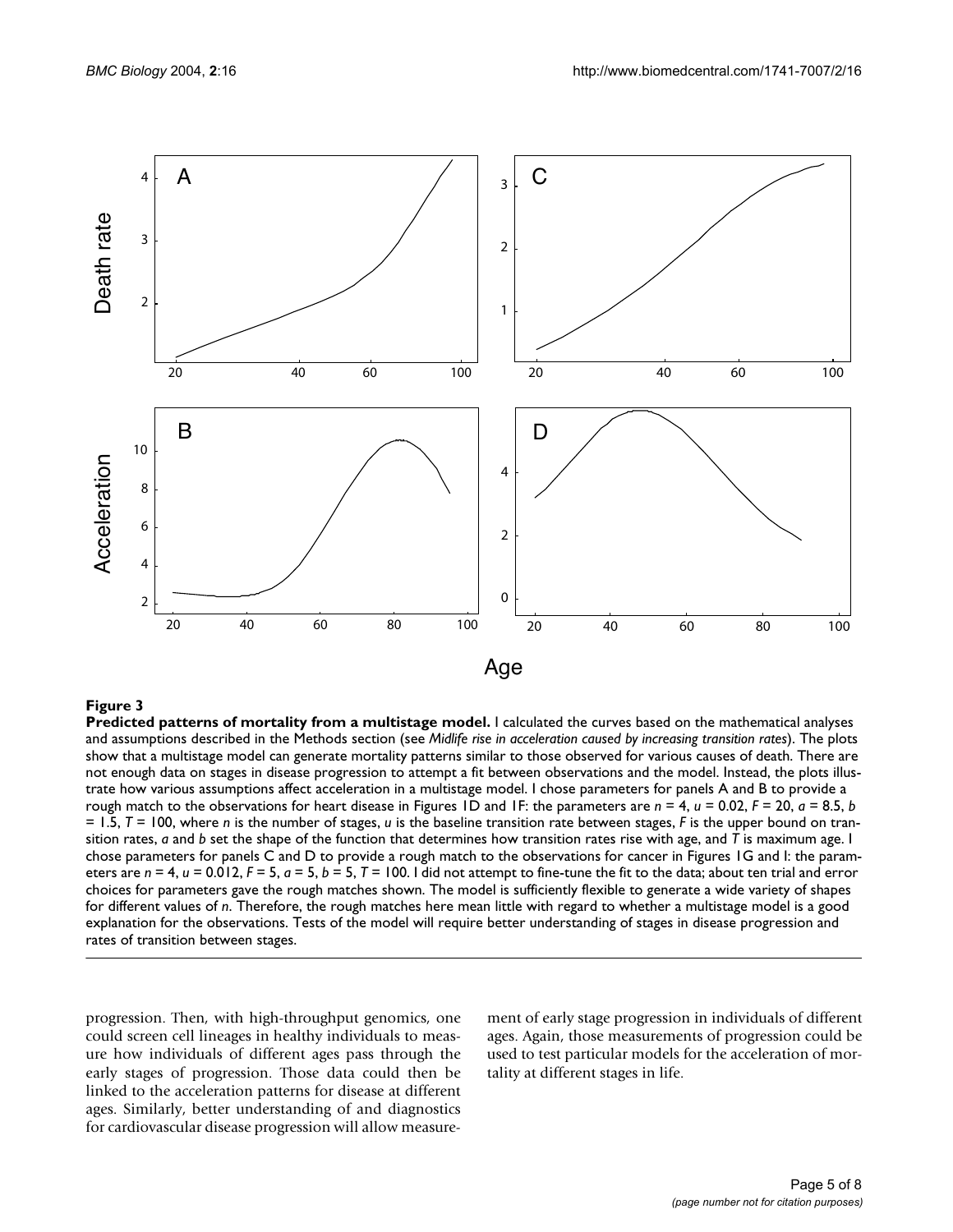## **Conclusions**

The acceleration plots for the leading causes of death show several striking patterns that must be explained by any theory of aging and mortality [2,7]. The late-life decline in mortality acceleration has been widely discussed. However, the analyses here demonstrate different patterns of midlife rise and late-life decline in acceleration for different causes of death. These analyses also put the late-life decline in a broader context by emphasizing various universal and particular features of mortality acceleration at different ages and across the different major causes of death.

I developed a multistage model of disease progression that can explain the observed patterns of mortality acceleration. An early-life rise in acceleration may be caused by increasing rates of transition between stages as individuals grow older. The late-life decline in acceleration may be caused by progression through earlier stages, leaving only a few stages remaining for older individuals.

## **Methods**

## *Multistage model*

A multistage model with *n* stages can be written as:

$$
\dot{x}_0(t) = -u_0(t)x_0(t) - d_0(t)x_0(t)
$$
  
\n
$$
\dot{x}_i(t) = u_{i-1}(t)x_{i-1}(t) - u_i(t)x_i(t) - d_i(t)x_i(t)
$$
  
\n
$$
\dot{x}_n(t) = u_{n-1}(t)x_{n-1}(t),
$$

where  $i = 1,...,n-1$ ,  $x_j(t)$  is the frequency of individuals born at time 0 that are in stage *j* at time *t*, *uj* (*t*) is the rate at which individuals move from stage *j* to stage *j*+1, *dj* (*t*) is the death rate from other causes for individuals in stage *j*, and the dot is the derivative with respect to age. An individual dies when it arrives in the *n*th stage, thus  $x_n(t)$  is the cumulative probability that an individual dies from the final stage of disease progression between ages 0 and *t*. The probability interpretation arises by letting  $x_0(0) = 1$ ,  $x_k(0) = 0$  for  $k = 1,...,n$ , and accumulating deaths by other

causes in a class, 
$$
\dot{D}(t) = \sum_{i=0}^{n-1} d_i(t) x_i(t)
$$
 with  $D(0) = 0$ .

## *Age-specific incidence and acceleration*

The cumulative probability of death from the final stage of a particular disease from age 0 to age *t* is  $x_n(t)$ . The rate of change in the cumulative probability of death at age *t* is  $dx_n(t)/dt = \dot{x}_n(t)$ , which is the probability of death per year at age *t*. (Here, *t* is continuous, and  $\dot{x}_n(t)$  is the probability density at the point *t*.) Data on death are often presented as age-specific incidence, which is the probability of death per year at age *t* from a particular disease

divided by the probability of surviving to age *t*. In the notation here, the age-specific incidence is where survival is  $S(t) = \sum_{i=0}^{n-1} x_i(t)$ . The age-specific incidence has dimensions 1/*t*. Age-specific acceleration is the derivative of age-specific incidence, d*I*(*t*)/d*t*, which has dimensions  $I(t) = \dot{x}_n(t) / S(t)$ ,

## *Interpretation of log-log acceleration*

Use of logarithms provides a scale-free measure of change. In other words, differences on a logarithmic scale summarize percentage change in a variable independently of the value of the variable. This can be seen by examining the derivative of the logarithm for a variable *x*, which is:

$$
d \log(x) = \frac{dx}{x}.
$$

 $1/t^2$ .

The right side is the change in *x* divided by *x*, which measures the fractional change in *x* independently of how large or small *x* is.

For example, if we wanted to measure the percentage increase in the age-specific incidence for a given percentage increase in age, then we need to measure in a scale-free way changes in both age-specific incidence and age. We obtain a scale-free measure by defining the log-log acceleration (LLA) at age *t* as:

$$
LLA(t) = \frac{dI(t)/I(t)}{dt/t} = \frac{d \log(I(t))}{d \log(t)}.
$$

The previous section showed that d*I*(*t*)/d*t* is the age-specific acceleration, so LLA is just a normalized (nondimensional) measure of age-specific acceleration.

## *Log-log acceleration in the multistage model*

The simplest models assume that the  $u_i$  values do not change with age [8]. If nearly all members of a cohort at birth (age 0) concentrate in stage 0, then newborns mostly have *n* steps remaining. Later, as long as most of the probability among those alive remains concentrated in stage 0, the cumulative probability of death is  $x_n(t) \approx Ut^n$ , where *U* depends on the various constant transition rates,  $u_i$  (see below).

The first derivative with respect to age is the age-specific

mortality rate,  $\dot{x}_n \approx Unt^{n-1}$ , and so  $I(t) = Unt^{n-1}/S(t)$ . Taking the logarithm of both sides yields  $log(I) \approx log(Un) +$  $(n-1)\log(t)$  -  $\log(S(t))$ . Thus, with constant transition rates, the log-log plot of age-specific incidence is approximately linear with age and has a slope of *n*-1. This can be seen from the log-log acceleration, which is d log (*I*)/d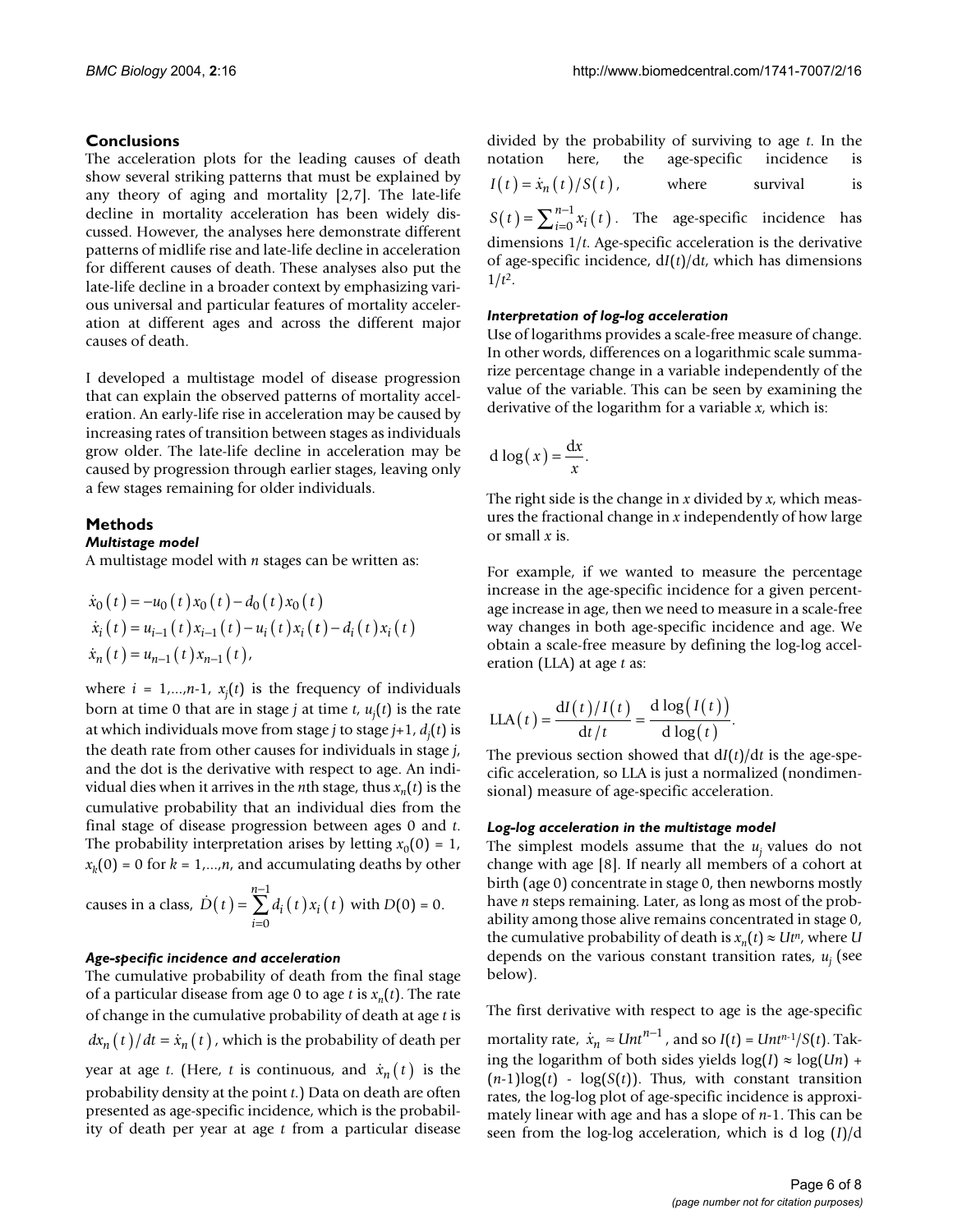$log(t) \approx n-1$ , as long as the total number of surviving individuals, *S*(*t*), does not change too fast.

To sum up so far, with the simple model of constant transition rates between stages, the standard approximation for the multistage model that has been applied to cancer [8] yields a constant log-log acceleration of *n*-1 that is independent of age. The standard approximation is not a proper analysis – the point here is to show how one might conclude that a multistage model with *n* steps yields a loglog plot of incidence versus age that is linear with a slope of *n*-1.

I pointed out that as individuals age, they are no longer concentrated mostly in stage 0 [12]. If at age *t*, most individuals had passed to stage *a*, then the log-log acceleration at age *t* would be *n*-*a*-1. The actual acceleration at age *t* depends on the distribution of individuals over stages at that age, that is, the values of the  $x_i(t)$ .

As individuals grow older, they move through the early stages and become concentrated in the later stages. This causes acceleration to decline with age [12]. Among old individuals, most will have only one or few stages remaining, and the acceleration drops toward zero.

The analysis of acceleration in this section assumes that the transition rates,  $u_i(t)$ , do not change with time. Below, I consider the case in which the  $u_j$  rise with time, causing acceleration to rise with age over the middle years of life [12].

*Solution of a multistage model with equal transition rates* If the transitions rates are constant and equal,  $u_i = u$  for all *j*, and the nonspecific death rates are constant and equal,  $d_i = d$  for all *j*, then we can obtain an explicit solution for the multistage model. This provides a special case that helps to interpret more complex assumptions that must be evaluated numerically. The solution is  $x_i(t) = e^{-(u+d)t}$  $(ut)^{i}/i!$  for  $i = 0,...,n-1$ , with the initial condition that  $x_0(0)$  $= 1$  and  $x_i(0) = 0$  for  $i > 0$ .

In the multistage model given above, the derivative of  $x_n(t)$ , which is the age-specific mortality rate, is  $\dot{x}_n(t) = ux_{n-1}(t)$ . From the solution for  $x_{n-1}(t)$ , we have  $\dot{x}_n(t) = ue^{-(u+d)t} (ut)^{n-1}/n-1!$ 

Age-specific incidence is:

$$
I(t) = \frac{\dot{x}_n(t)}{\sum_{i=0}^{n-1} x_i(t)} = \frac{u(ut)^{n-1}/n-1!}{\sum_{i=0}^{n-1} (ut)^i/i!}.
$$

Log-log acceleration is:

LLA(t) = 
$$
\frac{dI(t)/I(t)}{dt/t}
$$
 = n-1-ut(S<sub>n-2</sub>/S<sub>n-1</sub>),  
where S<sub>k</sub> =  $\sum_{i=0}^{k} (ut)^{i} / i!$ .

If transition rates between steps vary, all steps influence acceleration early in life, whereas the slowest steps dominate the number of remaining steps and the acceleration later in life.

If the transition rates, *u*, rise with age, then many older individuals will have passed through the early stages, causing a strong decline in acceleration later in life.

## *Midlife rise in acceleration caused by increasing transition rates*

An increase in transition rates, *uj* (*t*), with advancing age causes a midlife rise in acceleration. And, as mentioned in the preceding paragraph, faster transitions move more older individuals into later stages, causing a late-life decline in acceleration.

To provide a simple model of changes in transition rates, let *uj* (*t*) = *uf(t)*, where *f* is a function that describes changes in transition rates over different ages. We will usually want *f* to be a nondecreasing function that changes little in early life, rises in midlife, and perhaps levels off late in life. In numerical work, one commonly uses the cumulative distribution function (CDF) of the beta distribution to obtain various curve shapes that have these characteristics. Following this tradition, I use:

$$
\beta(t) = \int_0^{t/T} \frac{\Gamma(a+b)}{\Gamma(a)\Gamma(b)} x^{a-1} (1-x)^{b-1} dx,
$$

where *T* is maximum age so that *t*/*T* varies over the interval [0,1], and the parameters *a* and *b* control the shape of the curve.

We need *f* to vary over [1,*F*], where the lower bound arises when *f* has no effect, and *F* sets the upper bound. So, let  $f(t) = 1 + (F-1)\beta(t)$ . See Figure 3 for an example.

## *The lifetable aging rate*

Previous work on aging has studied acceleration in mortality by using the lifetable aging rate measure [2,7,15,16]. The classical measure of mortality rate in the standard lifetable is  $m(x)$ , the rate of death at age *x*. Although  $m(x)$  is usually calculated from data, it has roughly the same meaning as *I*(*t*) in the multistage analysis above.